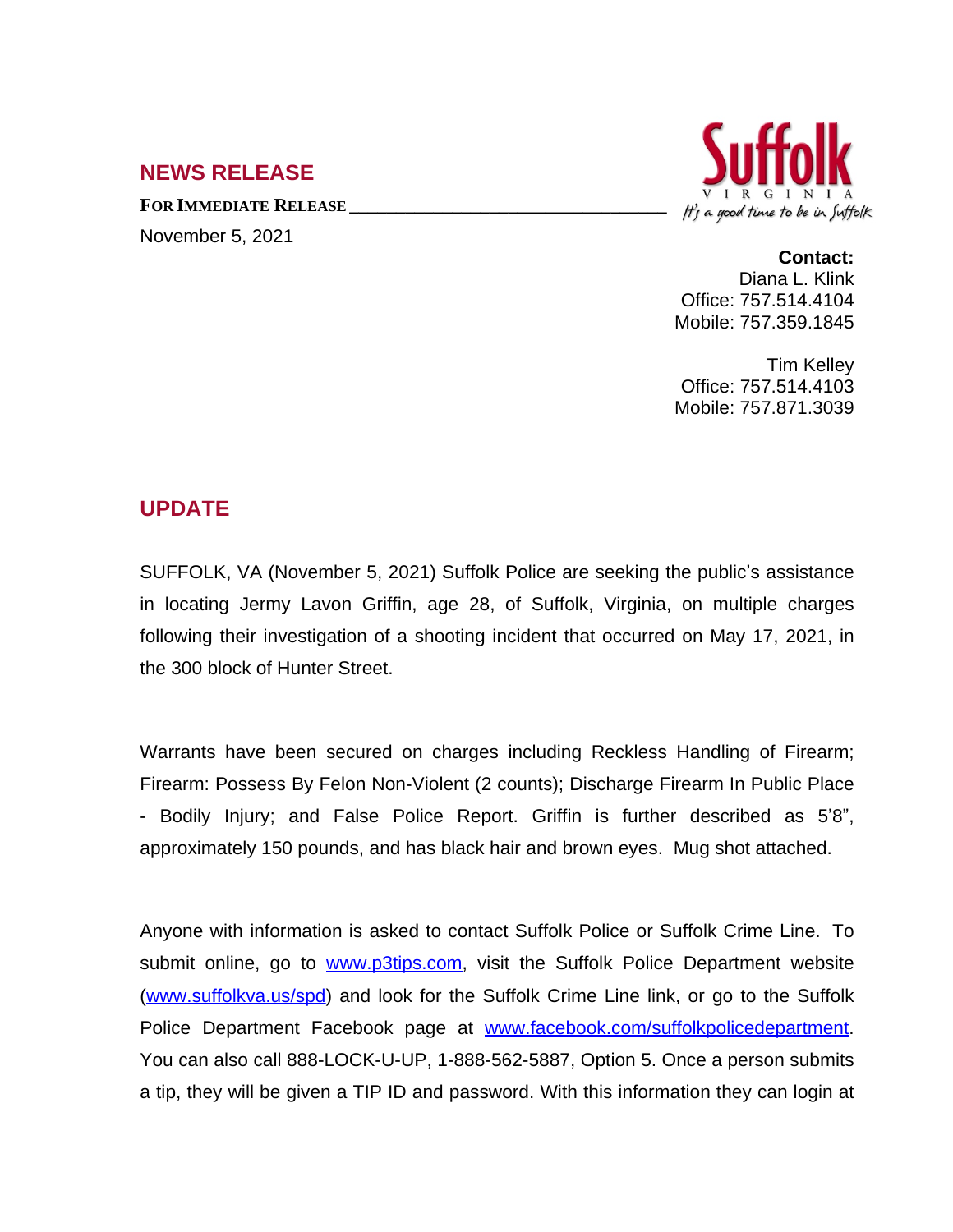p3tips.com and submit follow-up information, engage in two-way dialogue, be informed of the outcome of the tip, and access any pertinent reward information.

### **UPDATE**

SUFFOLK, VA (May 18, 2021) Suffolk Police advise that the victim in yesterday evening's shooting has been identified as Ladante Darrell Myrick, age 29, of Suffolk. He has been treated and released from the hospital.

Following preliminary investigation, it was determined that several vehicles and residences were also struck by gunfire during the incident.

The investigations remain ongoing at this time. If anyone has information, please contact Suffolk Police or Suffolk Crime Line. To submit online, go to [www.p3tips.com,](http://www.p3tips.com) visit the Suffolk Police Department website ([www.suffolkva.us/spd](http://www.suffolkva.us/spd)) and look for the Suffolk Crime Line link, or go to the Suffolk Police Department Facebook page at [www.facebook.com/suffolkpolicedepartment](http://www.facebook.com/suffolkpolicedepartment). You can also call 888-LOCK-U-UP, 1- 888-562-5887, Option 5. Once a person submits a tip, they will be given a TIP ID and password. With this information they can login at p3tips.com and submit follow-up information, engage in two-way dialogue, be informed of the outcome of the tip, and access any pertinent reward information.

#### **POLICE INVESTIGATING SHOOTING INCIDENT ON HUNTER STREET**

SUFFOLK, VA (May 17, 2021) Suffolk Police are currently investigating a shooting incident that occurred earlier this evening, Monday, May 17, 2021, in the 300 block of Hunter Street.

Emergency Communications was contacted at 5:10 p.m. advising of gunshots heard in the area.